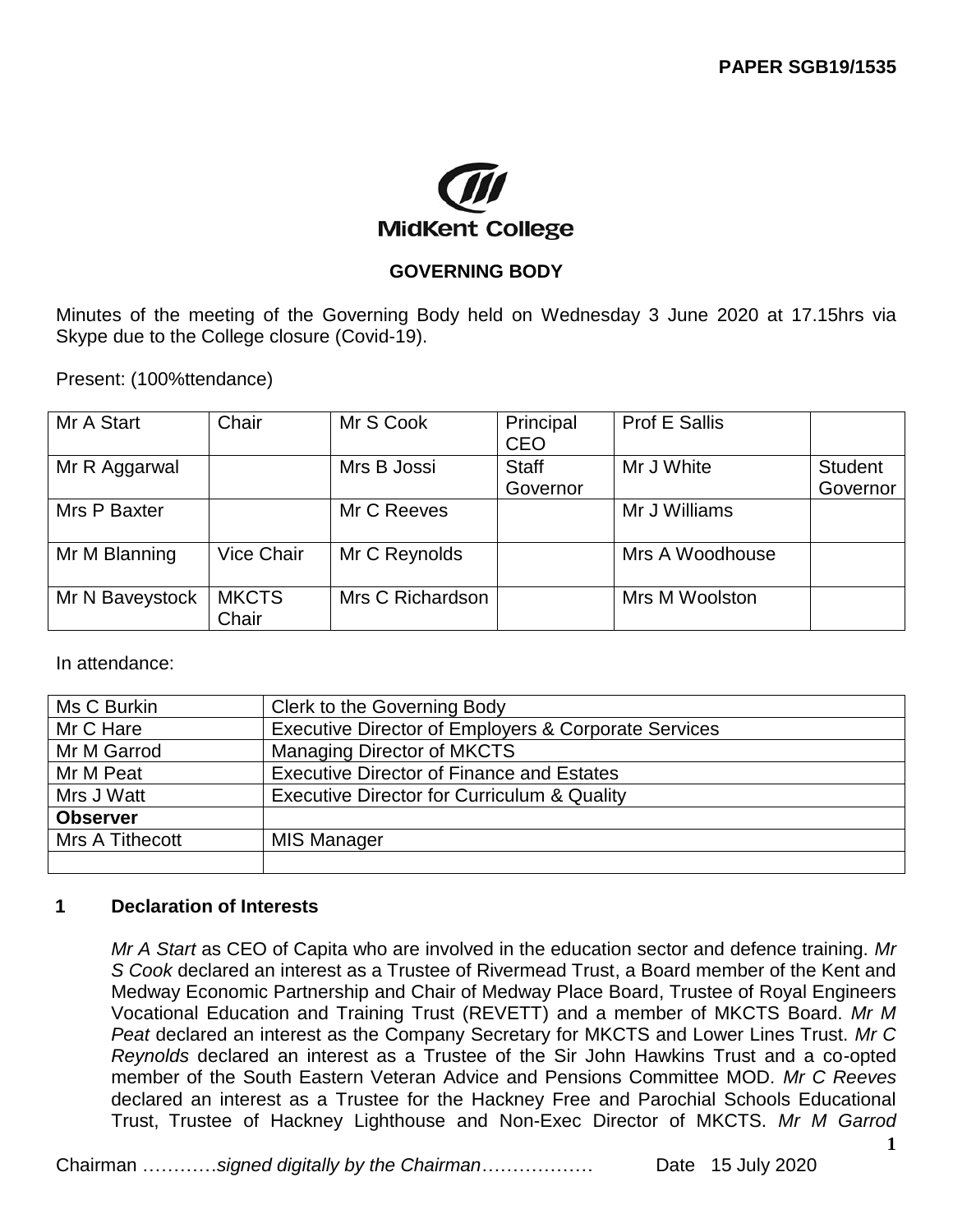declared an interest as a shareholder in British Security and Defence contractor, Foundation Trust Member of Frimley Park Hospital/ Member of Royal Aeronautical Society and he is married to the FD at QinetQ Group. *Prof Ed Sallis* declared an interest as Education and Training Foundation T level Professional Development External Assurance Group/Trustee of the Education Support Partnership/ The Association of Accounting Technicians Licensing and Monitoring Group/currently being consulted by the DfE as part of their review of Level 2 qualifications, particularly in relationship to qualifications in childcare. *Mrs A Woodhouse* is employed by Maidstone Borough Council & declared membership of the Society of Local Authority Chief Executives.

# **2 Apologies for Absence**

No apologies for absence were received.

The Chairman welcomed new Governors, Claire Richardson and Marie Woolston to the meeting. He also welcomed observer Angela Tithecott, MIS.

# **3 Minutes of the Meeting held on Wednesday 25 March 2020**

The Minutes of the Meeting held on 25 March 2020 and confidential minutes were accepted as a true record and signed digitally by the Chairman. *These will be physically signed when the College re-opens.*

# **4 Matters Arising Document – Paper SGB19/1524**

The outstanding matters were:

- 1. Visits are suspended but all Link Governors have been asked to make contact with their link areas for an update, if they have not done so already. **Ongoing**.
- 2. College SAR J Watt confirmed the publication of the College SAR as required. **Complete**.
- 3. Governors are encouraged to use the College social media channels and re-share the content. Instructions are available on request. **Complete**.
- 4. MKC/MKCTS Relationship and proposal the Principal suggested a timeline for this, July/October meetings. **Ongoing**.

# **MAIN UPDATE**

# **5 Principal's Report – Paper SGB19/1525**

Simon Cook Principal/CEO presented his report to members for strategic discussion and agreement.

The report is set out in the following sections:

1. Strategy Development - Update on timelines and content. This suggested the main themes for future Governing Body meetings to ensure that Strategy remains at the forefront of the Board meetings. Members **agreed** the timeline.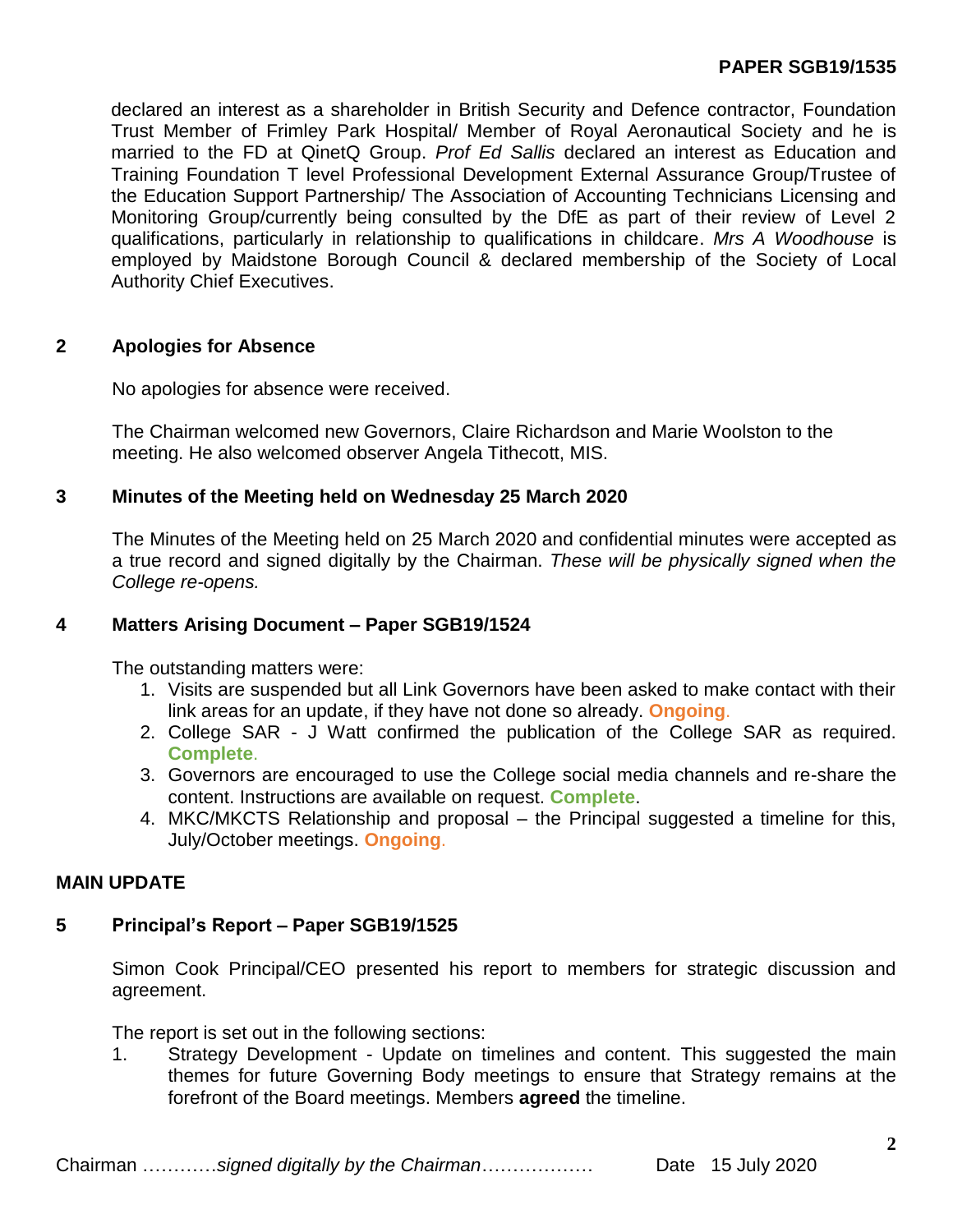- 2. Digital Strategy Update regarding the opportunities provided by the current ways of working and the transformed use of technology that will provide the foundation of the Strategy. The recruitment of a Digital Transformation Director is due to commence.
- 3. Stakeholder Research This project has now started and will continue in phases looking at local stakeholders, students, parents etc. Members will be updated as this progresses.

# **Action: S Cook**

- 4. Covid19 update The main section of the report updated Governors regarding the return to work actions and daily challenges:
	- 4.1 Relevant Government Guidance and advice included those relating to administering results for students and the key documents informing decisions for the return to College. The focus remains on those students who need to access the College to complete assessments.
	- 4.2 Return to work / training plans. This section summarised actions taking place to prepare a return to work and study at the College. Members discussed the possible anxieties of staff and students around returning and were assured by the transition plans. The Business Continuity Group meet three times a week to monitor actions and plan the return.

Each Executive Team member gave Governors a verbal update:

Jackie Watt - updated members on the various guidance from Awarding Bodies and other organisations regarding grading and assessments. The curriculum teams are ensuring a fair and honest assessment to predict grades. Governors were assured that the process was rigorous and fair and included evidence to justify each grade awarded. They noted some assessments were 'delayed' until safe access to the College is possible. The curriculum teams are also business planning for 2020/21 and for the start of term. M Blanning reminded members that this will be discussed fully at the QTL Committee on 25 June 2020 and an update will be reported at the next Governing Body meeting.

Martin Peat – updated members on the focus in the facilities team to make the College Covid secure and as safe as possible for staff and students to return. He acknowledge the anxieties around this and the College has done all possible to ensure it feels safe for all users. He assured Governors that adequate PPE was available where required and additional cleaning and signage were in place. Health & Safety risk assessments have been completed as required and testing is available. The Business Continuity Group meetings monitor the actions being taken and agree new actions as required. The Business Continuity Action Plan is an addition to the Risk Register and is being presented to the next R&A Committee meeting. This includes a detailed oversight and assurance.

It was proposed that the Link Governor for H&S, who is also the R&A Committee Chair, joins the Business Continuity Group to provide governance and risk oversight. He will report any concerns to the Chair and Vice Chair and update the Board as necessary. This was **agreed** with no objections. The vote was noted via hands raised and the chat facility within Skype.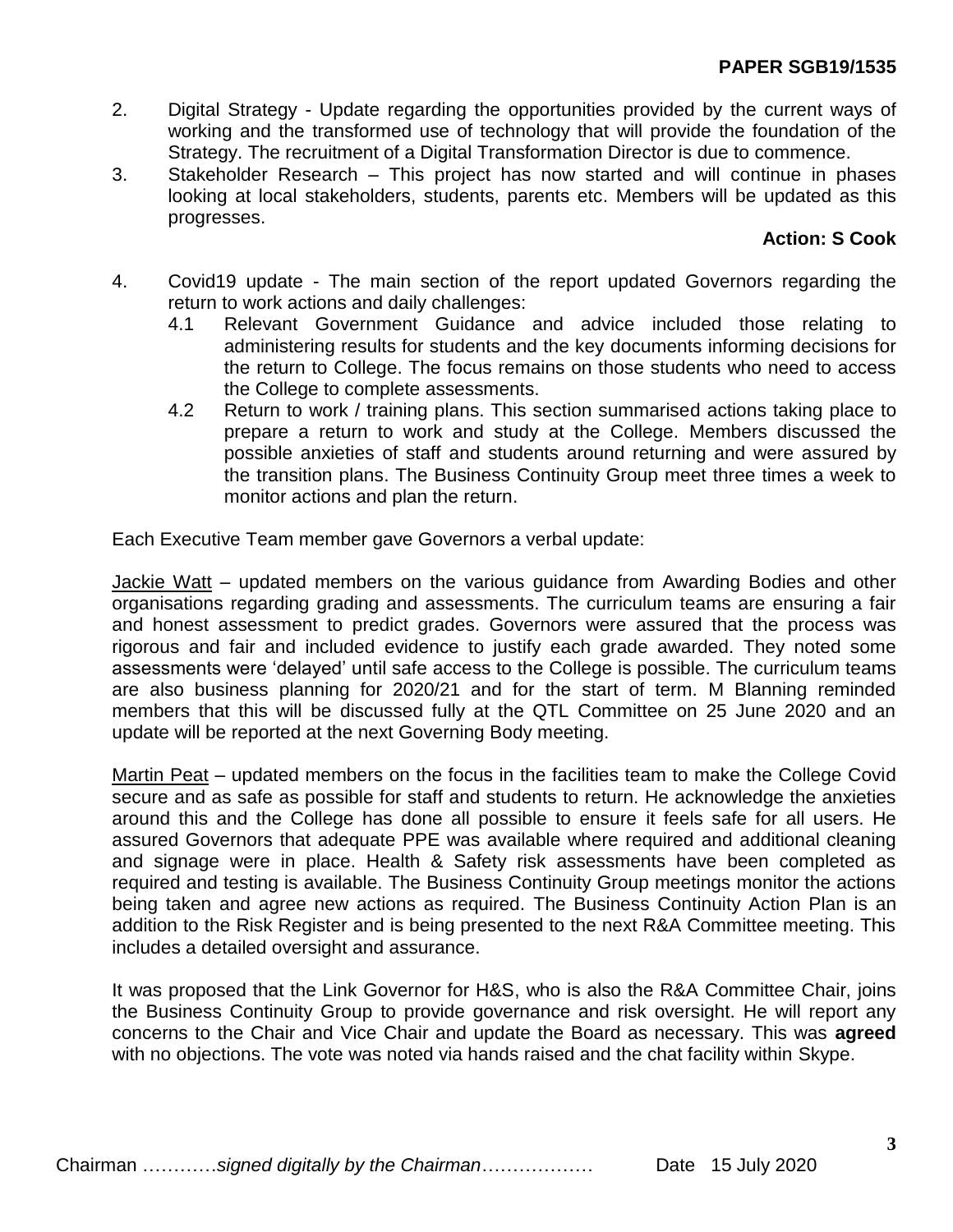Chris Hare - updated members on each of his areas of responsibility:

HR – the team are working well remotely to support the establishment, ensuring good communication with staff regarding any concerns via sources such as the extensive list of FAQ on SharePoint or in conversations with the Staff Forum and Union. Members were informed that the relationship with the local and regional Union is healthy and the College is in regular communications with them. HR also monitor the 'pulse surveys' which test how staff are feeling at any one time. Members were assured to know that the response rate is high. The College is also piloting 'Doc u sign' to assist with electronic signatures. This is being used in HR for contracts and will be rolled out to other areas of the College.

Members were concerned with the welfare of staff and students and were assured that managers are checking in regularly with staff and tutors with their students. The slow transition back into College will address anxieties and ensure they are recognised and well managed.

ICT – the team continue to support staff and students. There are plans to propose investment in line with curriculum needs and access to devices for all students especially during this time. As home working becomes a more permanent feature for some, support and equipment may be required. The Team continues to consider how they can ensure the needs of the customer are met. The College has adapted well to the use of apps for remote meetings whist working within the rules of GDPR. A solution has been agreed with Zoom to allow for secure use for meetings. The Student Governor was assured that devices will not be recalled in the holidays to allow for students to continue to work and catch up.

Governing Body members thanked The Exec for the update and **accepted** the report.

#### **6 Covid Update - Paper SGB19/1526**

The Chairman introduced the paper which summarised external information for Governors to encourage questions to challenge and support the Executive. The current landscape is constantly changing due to the pandemic with guidance available from many sources. This paper aimed to collate the relevant information to assist Governors understanding and provoke questions and debate.

Members agreed that many of the issues had been raised and resolved in the previous item. Therefore they requested the paper is re-issued with the conclusions and agreements added.

#### **Action: Clerk**

They reiterated the agreement for H&S Link Governor to attend the Business Continuity Group meetings weekly. It was agreed that any Governor can observe the meeting remotely, by request.

Members agreed an update on progress would be useful in August and agreed the proposed call date of 26 August 2020 at 5pm which will include updates from each Exec member on progress for September 2020.

**Action: Clerk**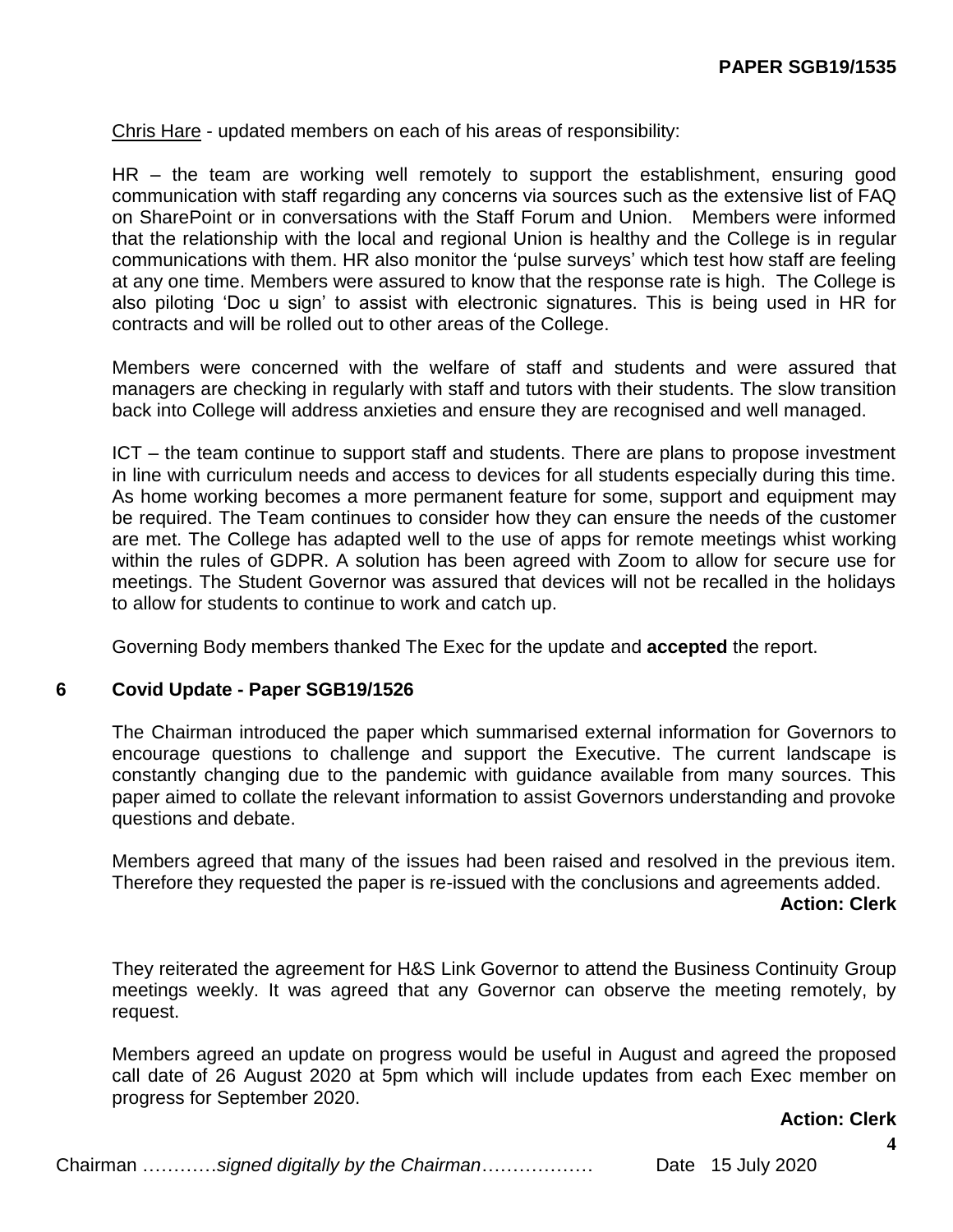It was agreed an early update would be available at the 15 July 2020 Governing Body meeting and included in the Principal's report. In the meantime, if Governors have any questions or concerns they can email the Chair, Principal and/or Clerk.

# **SCRUTINY FOR APPROVAL**

# **7 GB/Quality, Teaching and Learning Call (QTL) - Paper SGB19/1527**

Michael Blanning introduced the notes of the QTL call.

Members were reminded that many Governors attended the call to gain assurance from the actions of the College to the current pandemic specifically around teaching and learning but also a wider update from Executive Team. The following updates were noted:

- 1. Year-end/Awarding Organisation assessment of students
- 2. Continuing Provision for Students
- 3. Other Provision
- 4. Apprenticeships
- 5. Key new Risks in QTL due to Covid-19 particularly for 2020/21

Members noted that the Link Governor for HE had conducted a remote visit and his findings would be included in the net QTL Committee meeting.

Members **accepted** the minutes.

# **8 Minutes of the Finance & General Purposes Committee Meetings held on 13 May 2020 and confidential minutes - Paper SGB19/1528.**

Chris Reeves introduced the minutes of the Finance & General Purposes Committee and highlighted the following points:-

The Board is requested to note that:

- Progress against the ICT Strategy was reviewed. No concerns were raised.
- Management accounts for the year to March 2020 were presented and accepted. Members noted that Covid has had limited impact on the finances of the College and gave reassurance of financial management.
- MKC Slavery and Human Trafficking Statement 2020/21- updated for approval.
- The Financial Regulations, Procedures & Anti-Fraud Policy was presented but further amendments are required before recommendation. To be brought forward to the July 2020 meeting.
- The annual Gifts & Gratuities register was presented and agreed with no concerns raised.
- Contracted out provision was reviewed and accepted.
- The Estates & Facilities update included MLPs were noted.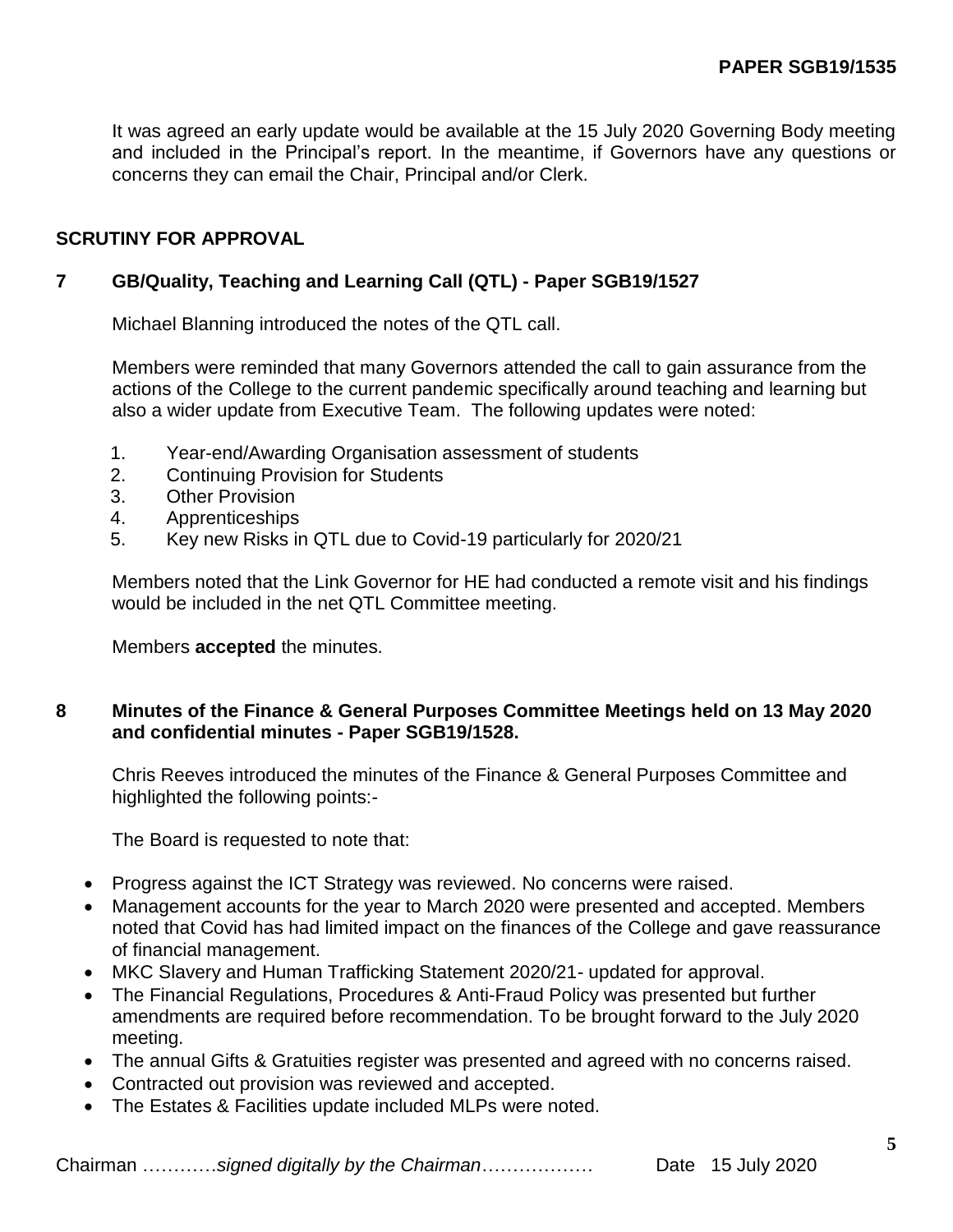- The HR report and MLP's was presented and agreed at the meeting. These included the initial positive findings of the Staff Survey.
- Following a recommendation from the Risk and Audit Committee the current financial risks were reviewed during the meeting and it was noted that these were recorded in the Risk Register.

# **Recommendations for approval by the Governing Body:**

MKC Slavery and Human Trafficking Statement 2020/21

Governing Body members **accepted** the minutes and **approved** the recommendation of the Committee by either indicating agreement on screen or via the Skype chat option. Members were given sufficient time to record any disagreement with the recommendations.

### **9 Minutes of the Search & Governance Committee meeting held on 5 May 2020 - Paper SGB19/1529.**

Pim Baxter introduced the minutes of the Search and Governance Committee (S&G). The Committee considered:-

- Update re Peridot Partners Chair & Finance Governor recruitment.
- Mentors for new Governors agreed.
- Skills Audit update complete.
- Training Update no concerns.
- GIV update reported.
- Third Year Evaluations complete no concerns.
- Risk Register Governance currently scored medium whilst recruitment continues with no concerns.
- Confidential Minutes for 2019/20 were reviewed and two agreed for disclosure. Any minutes containing salary/personal or commercially sensitive information, remain confidential.
- Prospective Governor Nikki Swain did not have the financial qualifications requested but because of her finance experience it is recommend that she becomes a co-opted member of the F&GP Committee.

S&G had interviewed a prospective Governor and felt she would be a good addition to the F&GP Committee as a co-opted member, due to her financial experience.

# **Recommendations for approval by the Governing Body:**

- Confidential minutes for disclosure members **agreed** these for disclosure.
- Self-assessment/Improvement plan **approved**.

Committee membership:

- R&A Committee B Jossi and J Williams
- OTL Committee M Woolston
- S&G Committee A Woodhouse
- S&G Chairman Andy Start after Dec 2020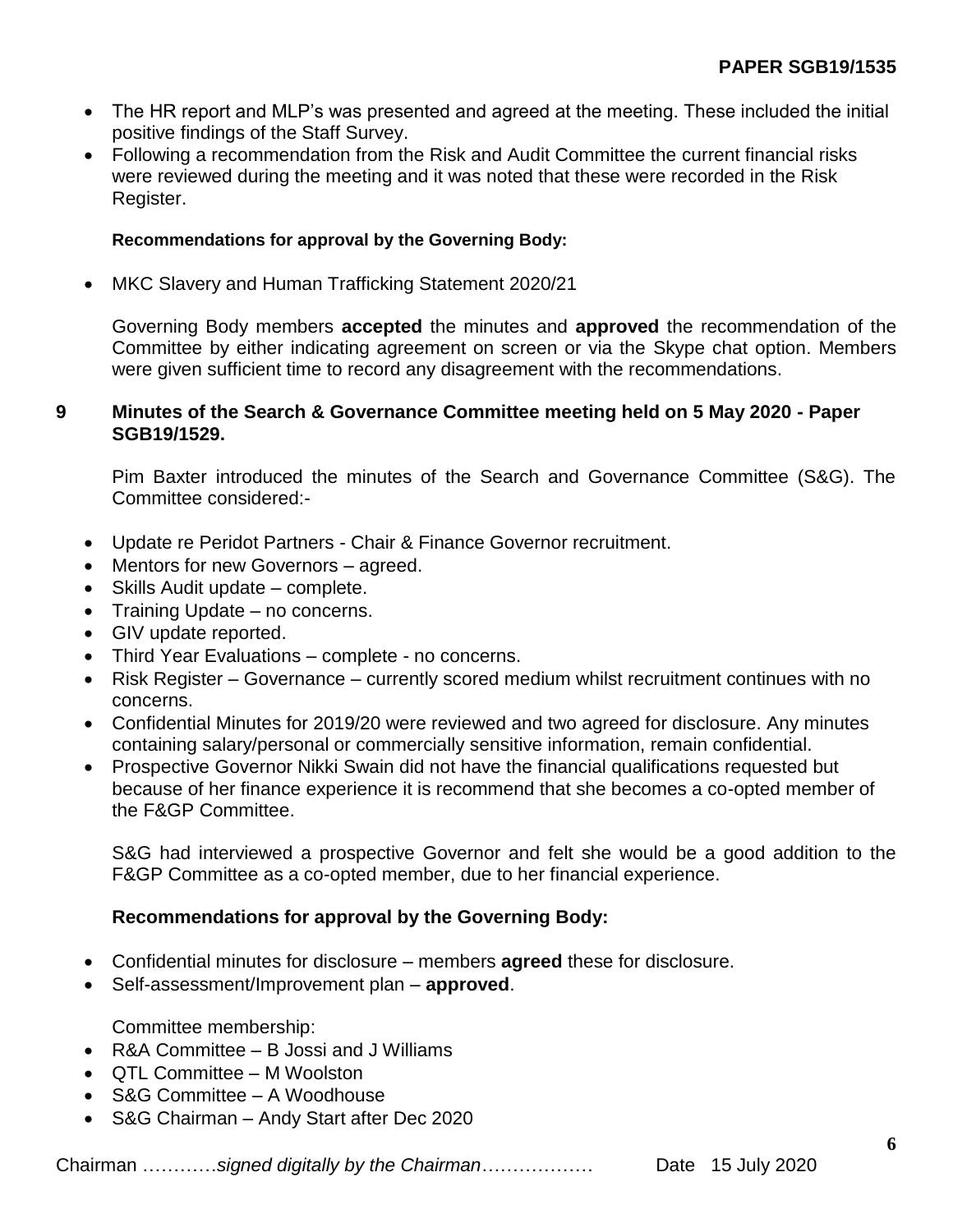- F&GP Committee Nikki Swain co-opted
- Rem Com C Reeves as F&GP Chair

Governing Body members **accepted** the minutes and **approved** the recommendations of the Committee by either indicating agreement on screen or via the Skype chat option. Members were given sufficient time to record any disagreement with the recommendations.

Members thanked the S&G Committee and especially the Chair, for the continued recruitment work which will strengthen the Board membership and structure.

#### *Break*

### **GOVERNANCE**

**10 Update from Chairman of MidKent College Training Services Ltd (MKCTS**) **- Paper SGB19/1530**

Nick Baveystock introduced the update from the Chairman of MKCTS Ltd. regarding the performance of MKCTS since the last meeting.

This item was minuted as confidential due to the commercial sensitivity.

Governing Body members **accepted** the report.

#### **11 Safeguarding Update – paper SGB19/1531**

Pim Baxter introduced the paper as Safeguarding Governor and gave assurance on the following:

- Ensure vulnerable young people, Looked After Children (LAC), Care Leavers and those with an EHCP are safe and supported at this time.
- Ensure relevant MKC policies and procedures are up to date and reflect current ways of working. An annex has been added to the Safeguarding Policy and was presented for approval.
- Ensure Staff and Students are safe and aware of protocols when engaging in Online and EMeetings. The Protocol was presented for approval.
- Updated Governors on current Safeguarding practices and statistics.
- Informed Governors of the new Student/Staff Bereavement Policy and seek approval.

Members noted the update and **approved** the documents.

# **12 Draft Meeting Schedule for 2020/21 – Paper SGB19/1532**

The meeting dates for Governing Body and Committee meetings were presented. Members noted that the Away Day will include an Extraordinary meeting to agree the IFMC. All meetings had been scheduled, where possible, in line with previous years with Committee meetings set to allow time to report to the Governing Body. Chairs/Exec member of the Committee have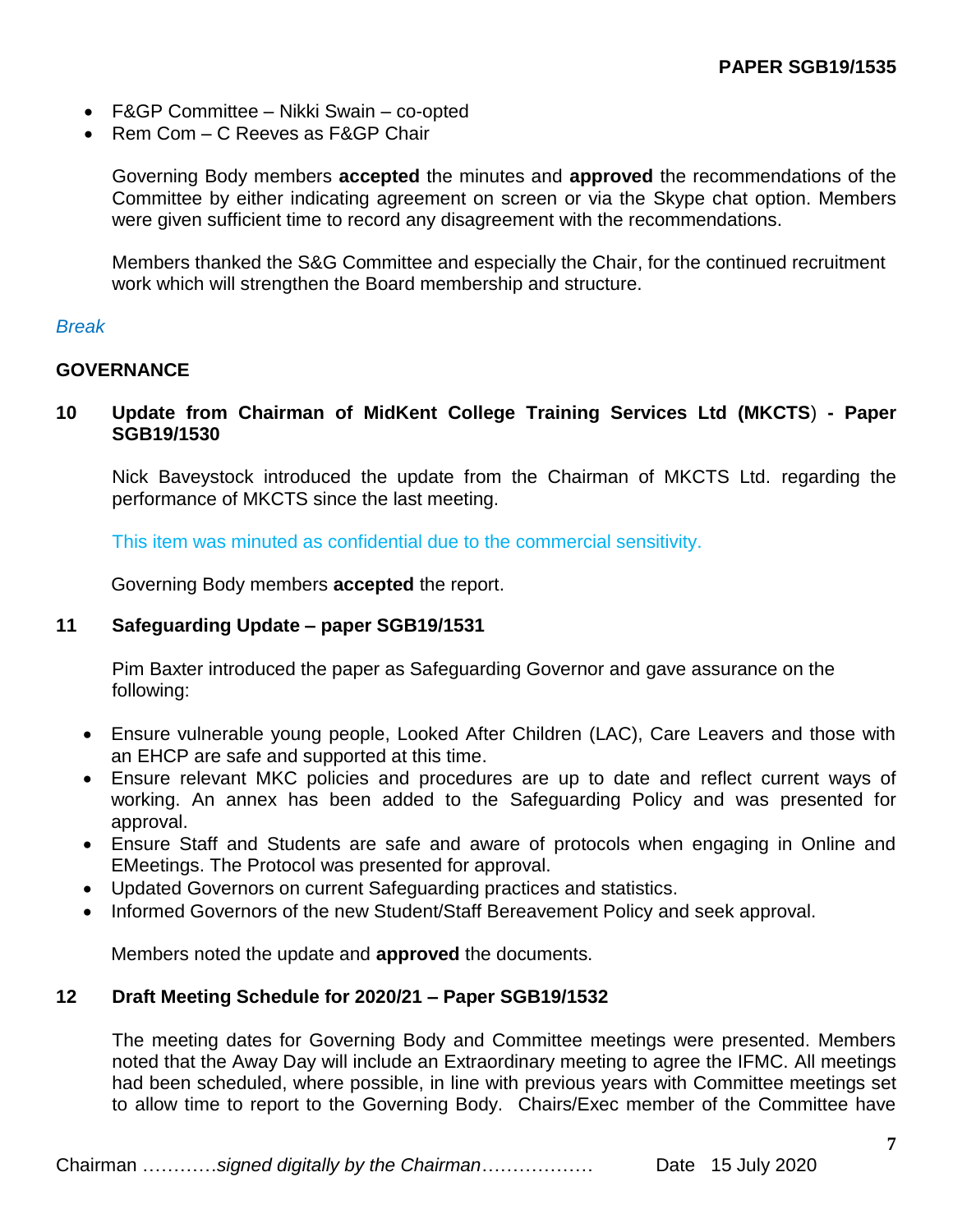had an opportunity to amend and agree the dates.

Members **approved** the dates and agreed to inform the Clerk of any absences.

#### **Action: Members**

#### **13 Any Other Business**

The Chair asked each Governor in turn for AOB and the following was noted:

Members felt that due to the current pandemic, students may be facing high unemployment in the future and wanted the College to consider how to manage this. They were assured that the Exec Team have similar concerns and the Principal was asked to reflect on this and the potential impact on the future economy and bring forward to the next meeting in his Principal's Report.

# **Action: Exec Team**

Concerns were raised regarding unemployment for students but also for the local community who may lose their employment due to the pandemic. The felt this could be an opportunity for the College to support the community in retraining with possible curriculum changes to meet the new needs of the local economy. The Exec Team were asked to consider and report back as above.

# **Action: Exec Team**

The College was asked to consider the impact on the wellbeing of the staff if there is a second wave of the pandemic. They were assured that lessons have been learnt and there is significant support for the wellbeing of staff and students. It was also noted that extra support is available locally re wellbeing through Medway Council available on the website. J Williams agreed to liaise with the College regarding a targeted approach to isolation.

Members thanked the Exec Team for the detailed papers and assurance given during the meeting.

#### **14 Date of Next Meeting**

The next meeting would be remotely on **Wednesday 15 July 2020** at 17.15hrs via Zoom.

Members noted that if they do not have a College device, they must ensure the Zoom app installed before the meeting.

#### **15 Review of the meeting**

Members agreed a useful meeting where all had an opportunity to speak. They thanked all staff at MKC and MKCTS for managing well in difficult circumstances.

Members has noted they wished to thank all staff for their hard work during this time and discussed some suggestions. It was agreed that Governors could record a message of thanks to be circulated to staff in the same way as the Staff Briefings. S Cook agreed to take this forward with Marketing and inform Governors. The Chair agreed to record a vote of thanks.

Chairman …………*signed digitally by the Chairman*……………… Date 15 July 2020